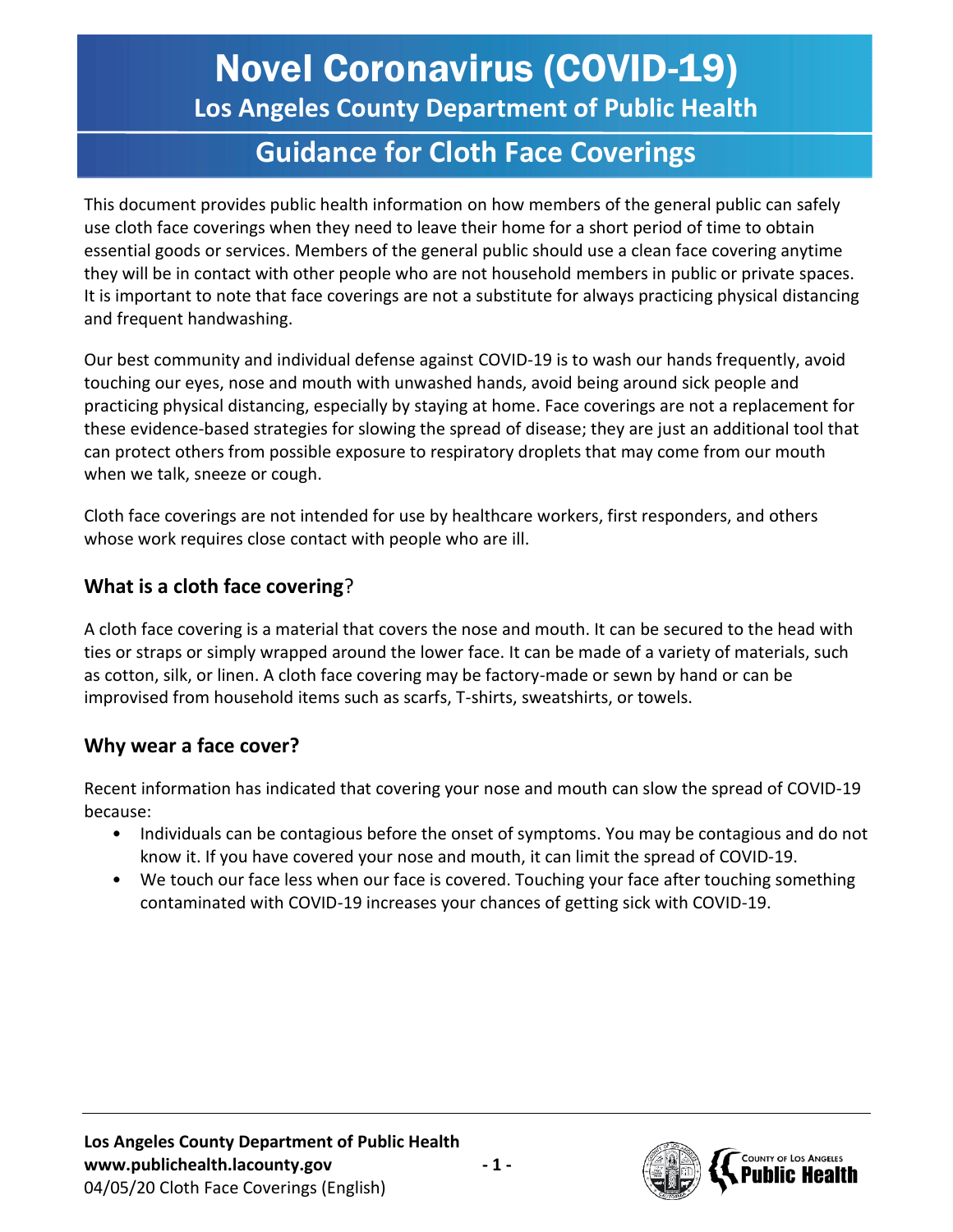#### **How well do cloth face coverings work to prevent the spread of COVID-19?**

There is limited evidence to suggest that the use of cloth face coverings by the public during a pandemic could help reduce disease transmission. Their primary role is to reduce the release of infectious particles into the air when someone speaks, coughs, or sneezes, including someone who has COVID-19 but feels well. Cloth face coverings are not a substitute for physical distancing and washing hands and staying home when ill, but they may be helpful when combined with these primary interventions. If you plan to use a face covering it is important to keep your nose and mouth covered. Lowering the covering from your nose and mouth while talking defeats the purpose of wearing the face covering since you can spread virus while you talk.

#### **Why might I cover my face now, when a face covering was not recommended before?**

The face covering was not previously recommended for the general public for protection from getting COVID-19. We are learning that individuals may be contagious and spread COVID-19 without their knowledge, even if they do not have symptoms. This new information suggests that a face cover may protect others from infection. Wearing a face cover may help prevent the spread of droplets that might be infectious.

#### **When should I wear a cloth face covering**?

You are asked to wear a cloth face covering over your nose and mouth when you must be in public for essential activities, such as shopping at the grocery store. Wearing a cloth face covering does not eliminate the need to physically distance yourself from others and to wash your hands frequently.

## **What is my face covering options?**

Acceptable, reusable face covering options for the general public include:

- Bandana
- Neck gaiter
- Homemade face covering
- Scarf
- Tightly woven fabric, such as cotton t-shirts and some types of towels

#### **Can I use a N95 respirator or surgical mask instead?**

**Purchasing a respirator or surgical mask intended for the healthcare setting and health workers (including N95 respirators and surgical masks) is strongly discouraged**. Medical respirators and surgical masks are worn for protection by healthcare staff and those workers who provide care to a person who might have COVID-19 or other communicable diseases.